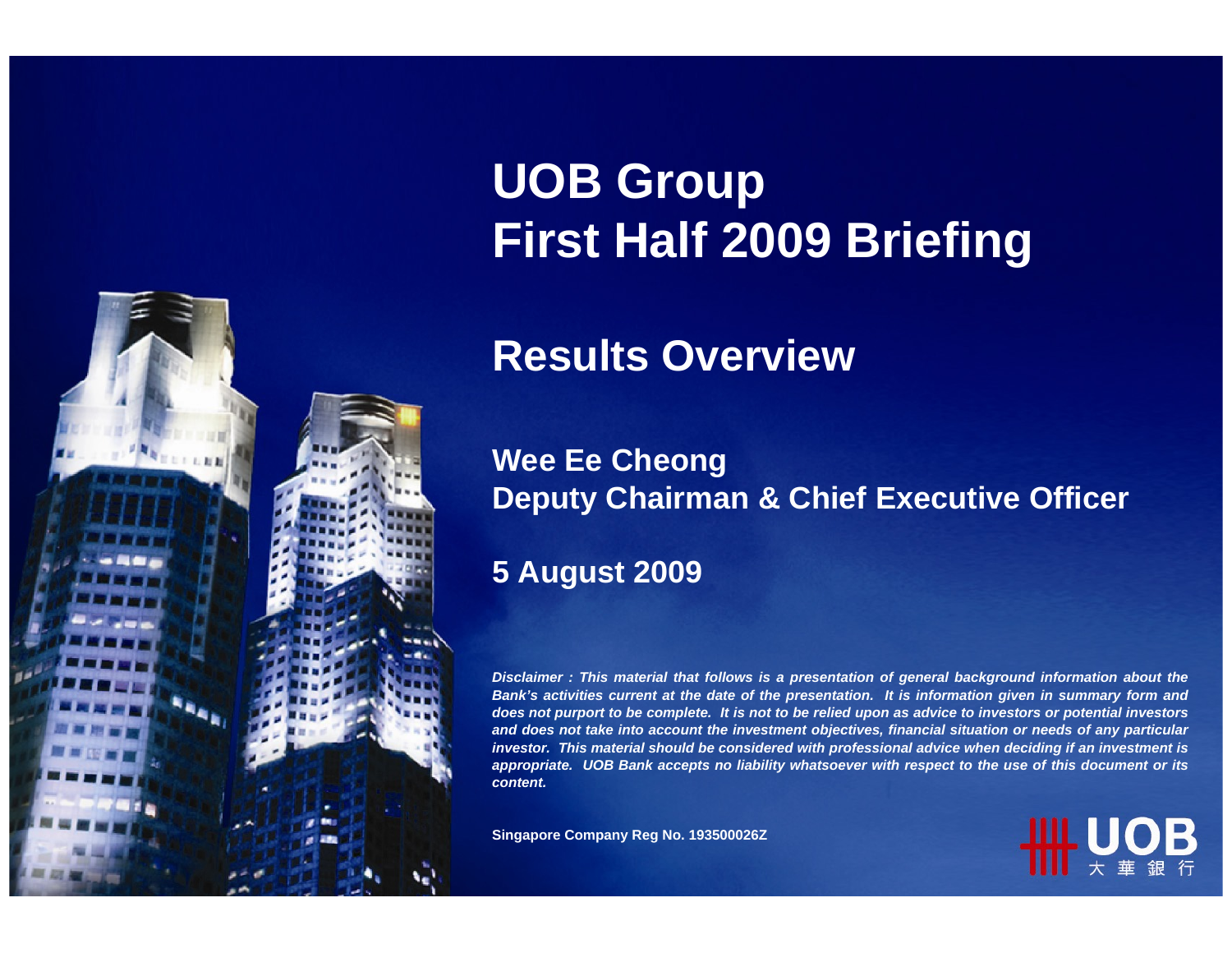### **Unprecedented External Environment**



- $\mathcal{L}_{\mathcal{A}}$  Unprecedented times – Financial markets fall-out, credit and liquidity crunch
- Mounting bank losses and write-downs Banks deleveraging, requiring new capital and government bailouts
- **Breakdown of financial systems shook economies worldwide** – Global recession

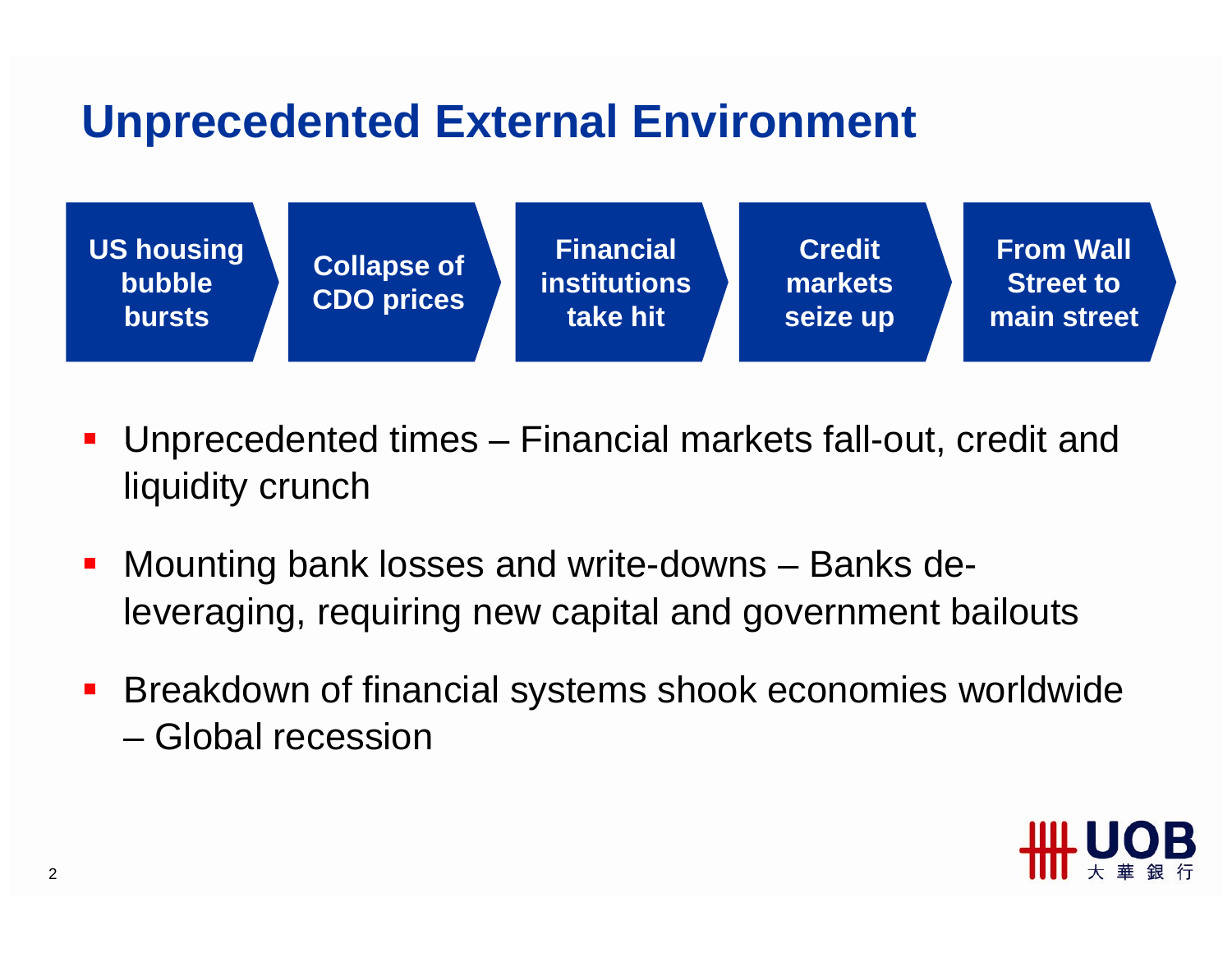## **UOB Fundamentals Cushion Crisis Impact**

| <b>Focus on Basics</b><br>of Banking                        | • Commercial banking activities that support retail and<br>institutional customers<br>• Core business franchise provides sustainable revenues |  |  |  |  |
|-------------------------------------------------------------|-----------------------------------------------------------------------------------------------------------------------------------------------|--|--|--|--|
| <b>Prudent Asset</b><br><b>Quality</b><br><b>Management</b> | • Well-buffered reserves of GP built up ahead of cycle<br>• Diversified portfolio and risk across segments                                    |  |  |  |  |
| <b>Ensure Balance</b><br><b>Sheet Strength</b>              | • Rigorous stress tests validate resilience of portfolios<br>• Strong capital level to take shocks                                            |  |  |  |  |

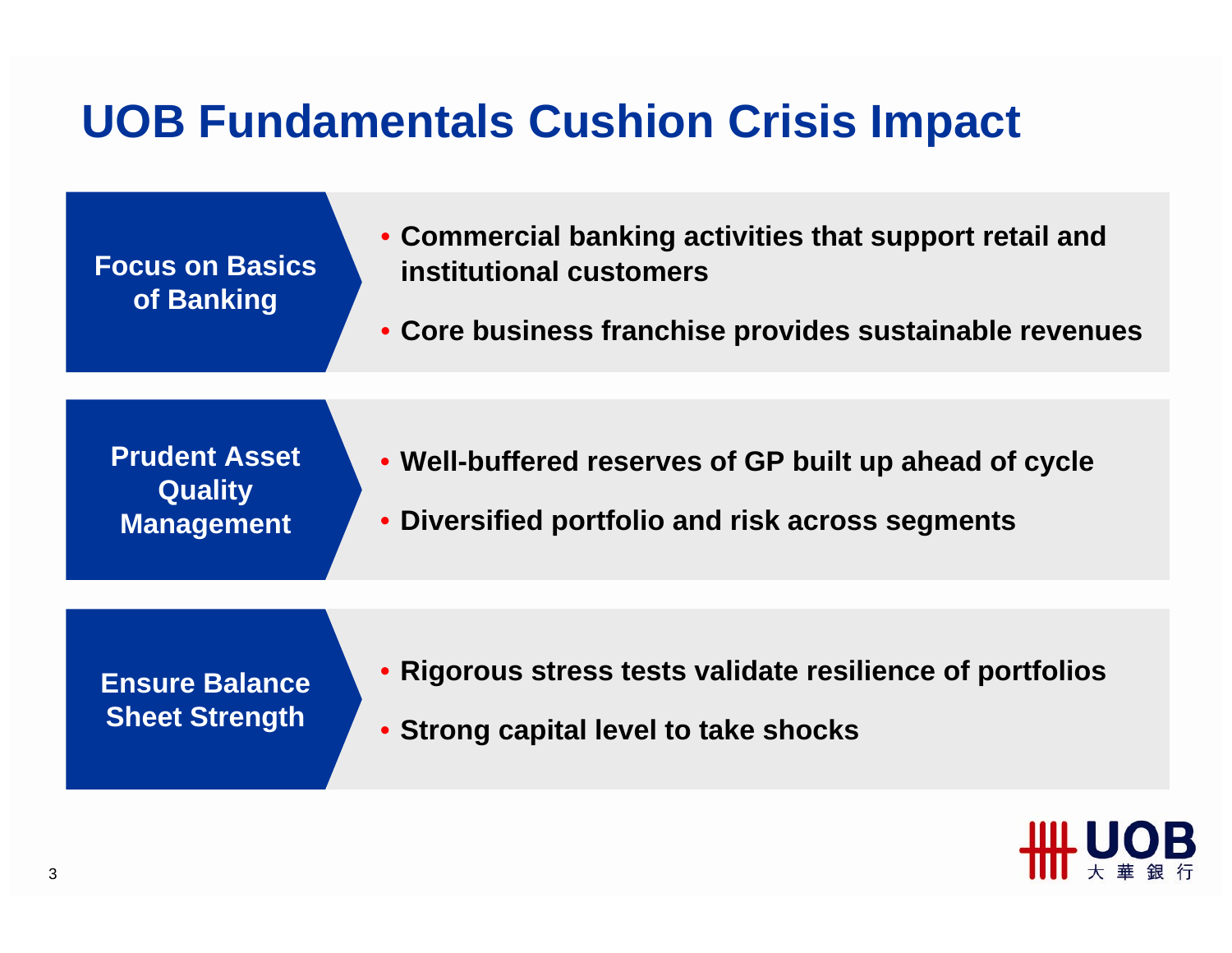### **Resilient Financial Performance**

| <b>Key Indicators</b>         | 1H09  | 1H08  | YoY<br><b>Change</b> | <b>2Q09</b> | <b>1Q09</b> | QoQ<br><b>Change</b> |
|-------------------------------|-------|-------|----------------------|-------------|-------------|----------------------|
| <b>Operating Profit (\$m)</b> | 1,831 | 1,675 | 9.3%                 | 938         | 893         | 5.0%                 |
| Net Profit After Tax (\$m)    | 880   | 1,130 | $(22.1)\%$           | 470         | 409         | 15.0%                |
| NIM $(%)$ *                   | 2.38  | 2.22  | $0.16%$ pt           | 2.35        | 2.41        | $(0.06)$ % pt        |
| Expense / Income (%)          | 35.6  | 37.7  | $(2.1)$ % pt         | 35.7        | 35.5        | $0.2%$ pt            |
| ROE (%) *                     | 11.7  | 13.8  | $(2.1)$ % pt         | 12.1        | 11.2        | $0.9%$ pt            |



\* On annualised basis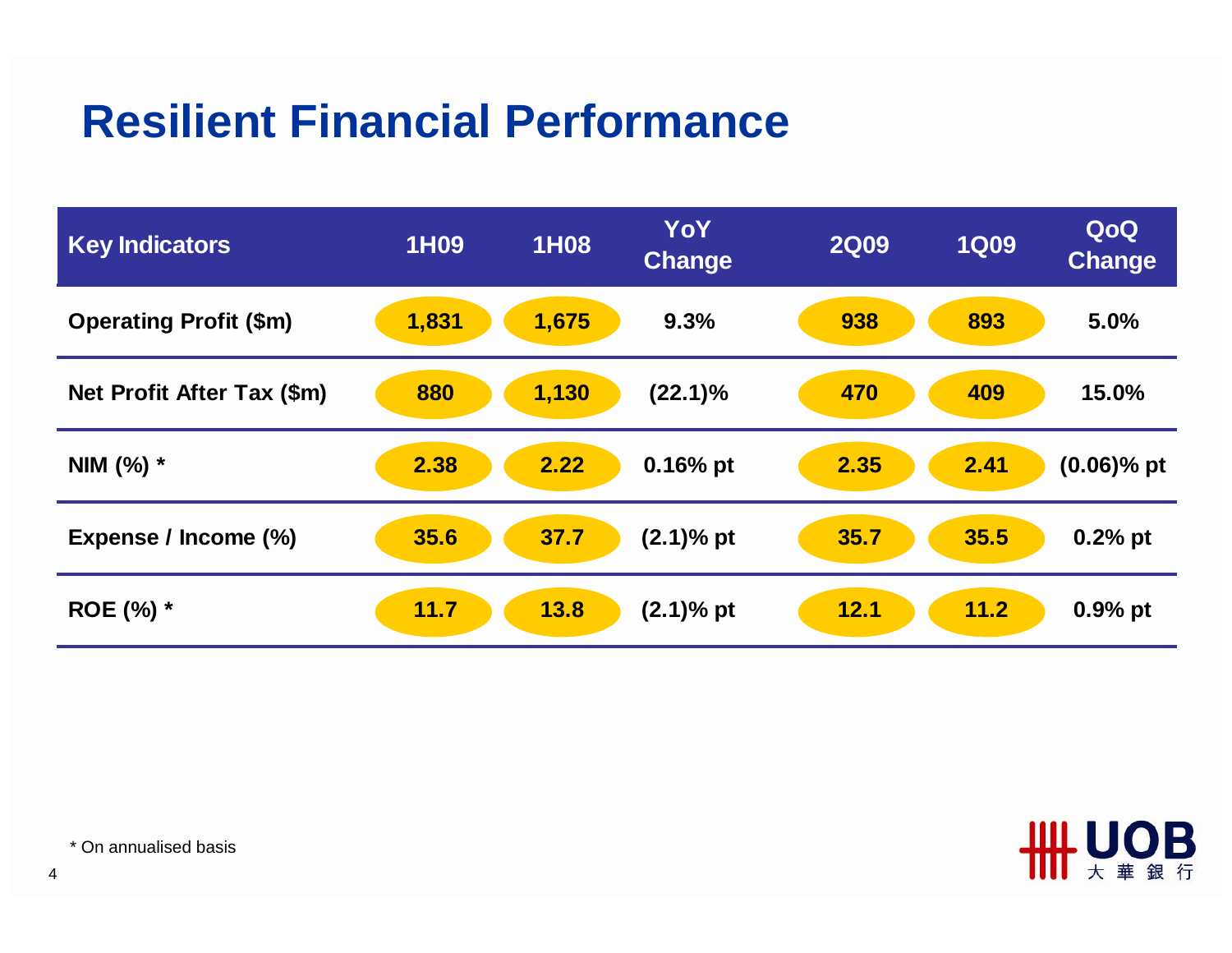#### **Core Business Intact**

- Maintained stronghold in Singapore – Loan market share grew, reflective of commitment to customers
- **Controlled growth in key regional markets amidst margin** pressure and uncertainty
- $\mathcal{L}_{\mathcal{A}}$ Maintain global diversification for a balanced portfolio
- $\mathbf{r}$ Continued investments in our regional franchise

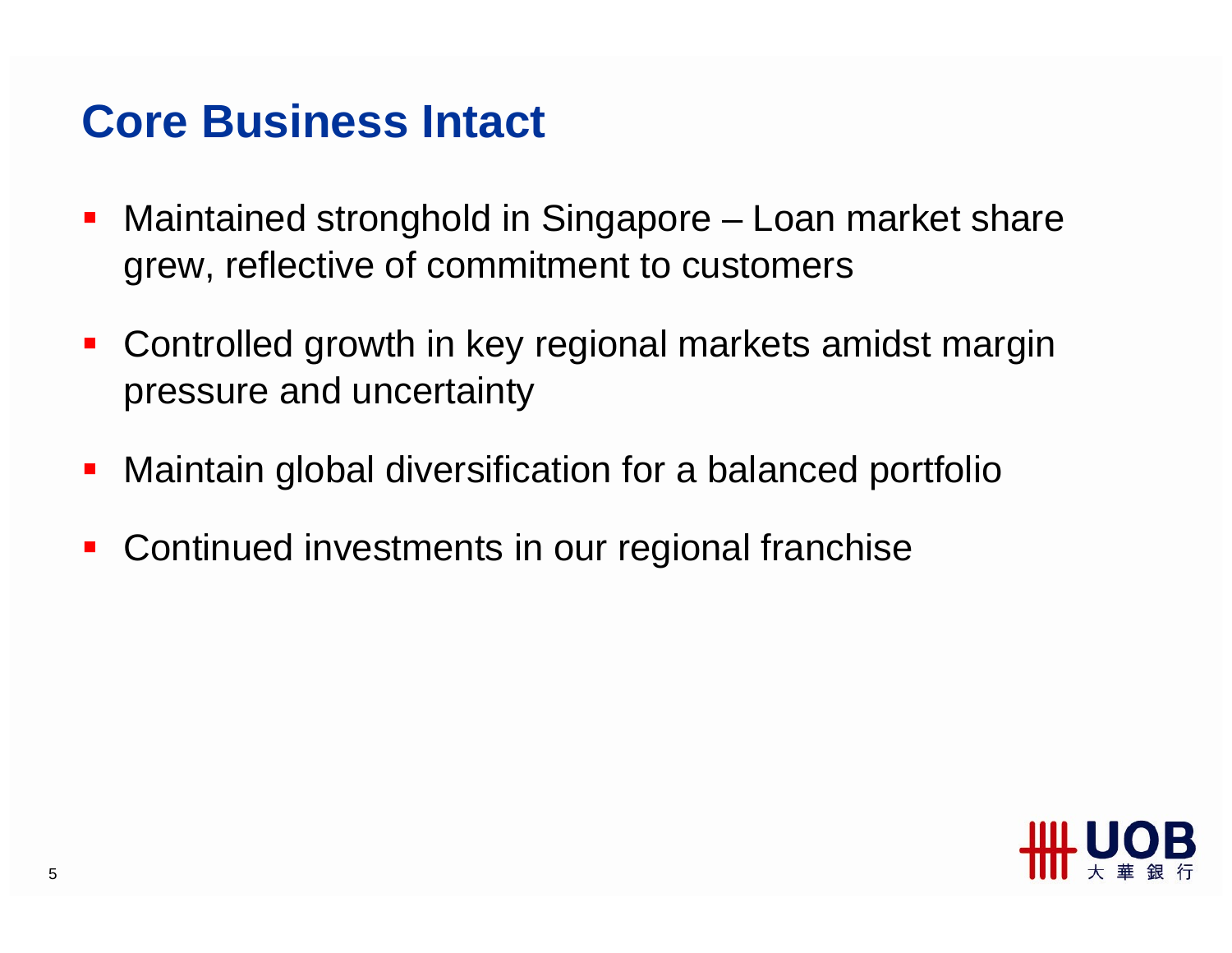#### **Strong Balance Sheet and Capital Position**

- Asset quality remains manageable, core business resilient Well-buffered to withstand shocks and credit deterioration
- AFS portfolio recovered with improved sentiments Book value strengthened
- $\mathcal{L}_{\mathcal{A}}$  Capital position boosted to Tier 1 CAR of 12.6% and Total CAR of 17.5%
- $\mathbf{r}$ The Board declared an interim dividend of 20 cents per share